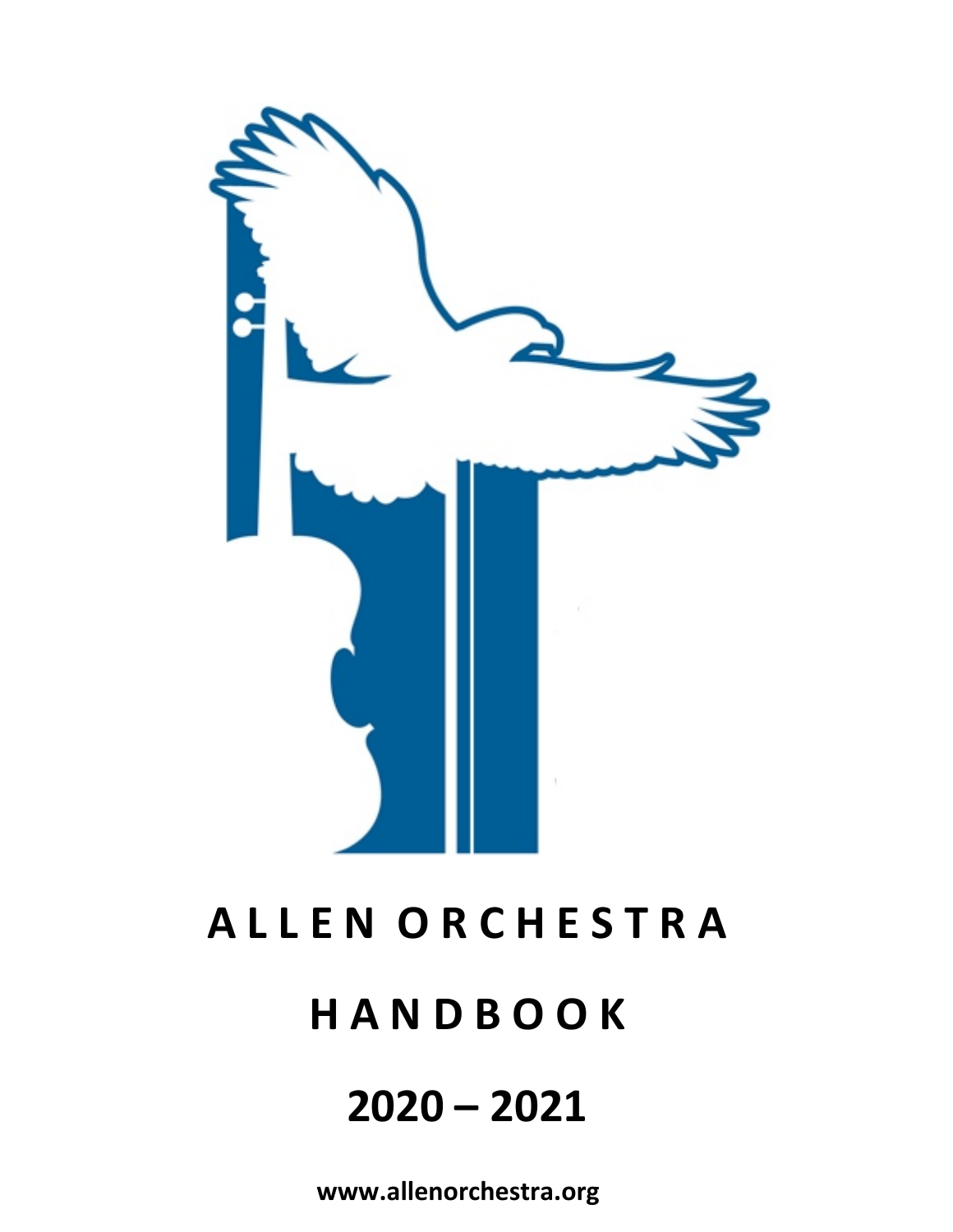#### **TEACHING STAFF AND ADMINISTRATION**

Allen HS Orchestra: David DeVoto Allen HS Orchestra: Matt Cross 469.319.6087 469.319.6257 david.devoto@allenisd.org matthew.cross@allenisd.org

Lowery FC Orchestra: Ellen Townley 972.263.0600 ext. 4853 ellen.townley@allenisd.org

Lowery FC Orchestra: Charles Robinson 972.263.0600 ext. 4959 charles.robinson@allenisd.org

Curtis MS. Orchestra: Amanda Su 972.727.0340 ext. 817 amanda.su@allenisd.org

Curtis MS. Orchestra: Amy Gearhart 972.727.0340 ext. 817 amy.gearhart@allenisd.org

Ereckson MS Orchestra: Joanna DeVoto 972.747.3308 ext. 1319 joanna.devoto@allenisd.org

Ereckson MS Orchestra: Rachel Boone 972.747.3308 ext. 1319 rachel.boone@allenisd.org

Ford MS Orchestra: Valerie Curry 972.727.0590 ext. 1518 valerie.curry@allenisd.org

Ford MS Orchestra: Brandon Lucio 972.727.0590 ext. 1518 ernest.lucio@allenisd.org

#### Allen ISD Director of Fine Arts: Jeff Turner

Secretary to Director of Fine Arts: Lisa Lindholm - 972.747.3387 lisa.lindholm@allenisd.org

> Fine Arts Secretary: Susan Fulk – 469.319.6398 susan.fulk@allenisd.org

#### **COMMUNICATION**

Please visit the Allen orchestra website at **www.allenorchestra.org** for additional information. All students in orchestra grades 6 through 12 will use the CHARMS system on-line at **www.charmsoffice.com**.

**CHARMS** is a time saving, information and communication tool used to help our orchestra programs succeed. Please go to www.charmsoffice.com Locate the "Parent/Student Login" section of the web page. The parent/student login is: Allen HS/Lowery FC: AllenHSOrch Curtis MS: CurtisMSOrch Ford MS: FordMSOrch Ereckson MS: ErecksonMSOrch. Next, enter at the "Student ID/Password" prompt your child's Allen ISD student ID. (After logging in, you may create your own unique password.) Here you can update the student information. (This information is safe and NEVER shared with any 3rd party.) It is used to send emails with orchestra news, upcoming events, etc. Handouts and forms will be located in the CHARMS account. Also, students can listen to songs that we are playing in class. Please use this resource and keep your information up-to-date. Charms is used district-wide by the fine arts staff in Allen ISD for communication, finances, etc… https://allenorchestra.org/charms/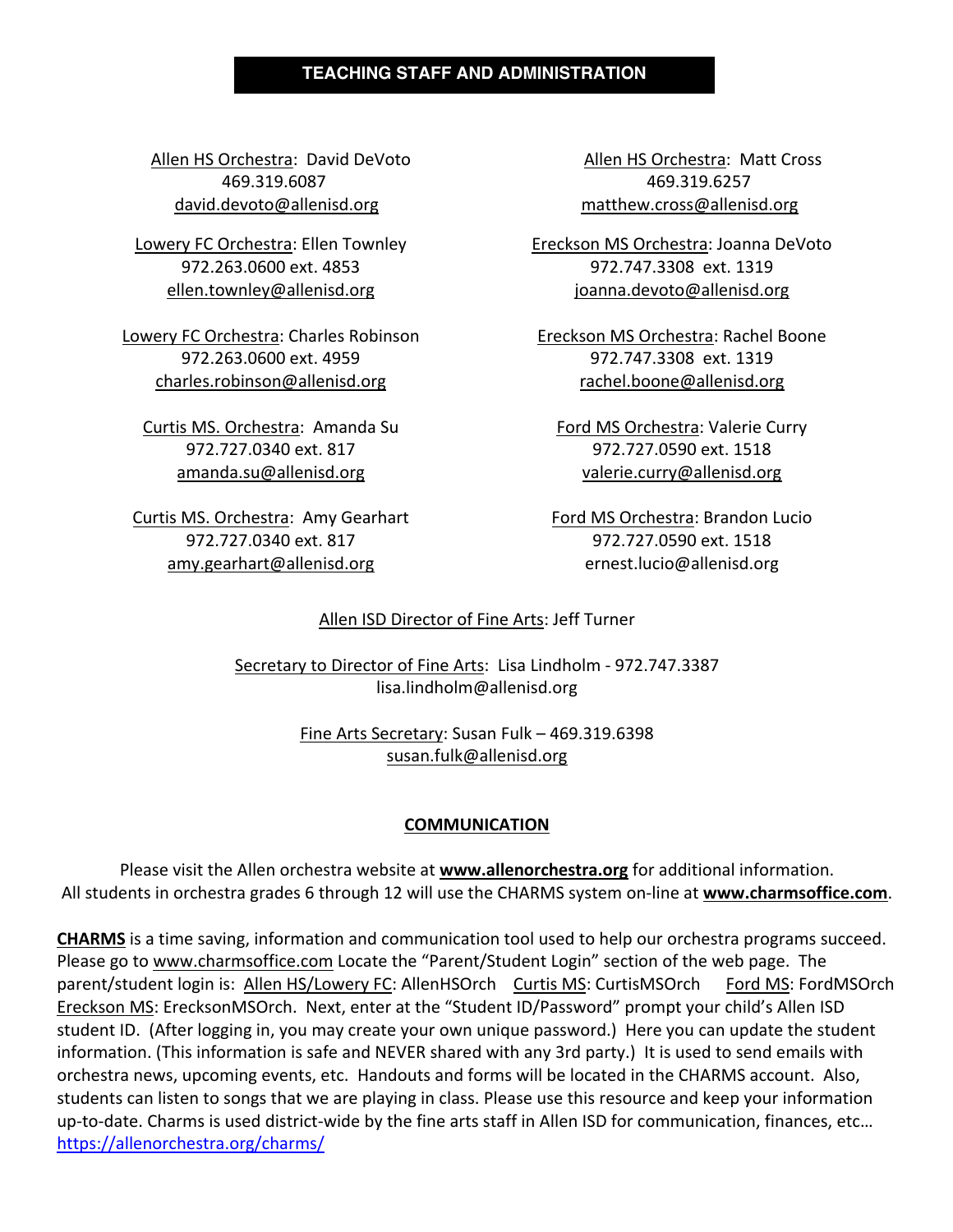#### **PURPOSE**

The purposes of the **Allen ISD Orchestras** are:

- To develop an understanding and appreciation for one of the greatest artistic achievements of mankind - the full and string orchestra repertoire.
- To train students in music to a point where they may participate in the performance of these great works; and to enable them to continue making music, whether as an avocation or a profession, after graduation from high school.
- To assist students in growing into responsible and successful members of society; able to contribute both individually, and as a member of a group while possessing the essential characteristics of integrity, dependability, and loyalty.

The rules and procedures outlined in this handbook have been developed to accomplish these goals in the most efficient and productive manner, and to provide an accurate method of assessing each student's progress. The goal of this organization is for each student to progress both as a citizen and a musician through making music with a group of their peers. The success of the **Allen Orchestra Program** has traditionally been based on the concept of each student's performing his or her assigned tasks to the best of his or her ability. Each student is capable of making a contribution to the group and to grow in knowledge and appreciation.

Students will contribute to the Allen ISD Orchestra by:

- **CARING** for other students who share similar musical interests
- **RESPECTING** self and fellow musicians
- Demonstrating **RESPONSIBILITY** both on and off the performance stage
- Manifesting **TRUST** by being dependable and honest
- Role modeling the standards of our musical **FAMILY** to the Allen community

# **ORCHESTRA MEMBERSHIP AND ORGANIZATION**

Orchestra in Allen ISD is both a class and an activity. Instruction on a stringed instrument is available to those who maintain proper standards of conduct and fulfill their financial obligations. Students who are members of the Allen Orchestra Program will be required to participate in ALL activities of the organization, including rehearsals, sectionals, and performances. Students are encouraged to fundraise and participate in the Off-Campus Trips/Festivals/Performances.

Orchestra is open to any  $6<sup>th</sup>$  grade student. Starting in  $7<sup>th</sup>$  grade, students are placed in orchestra classes based on the following criteria: an audition held in the previous Spring (or scheduled by the director/parents/student), orchestra grade history, eligibility history, and director recommendation.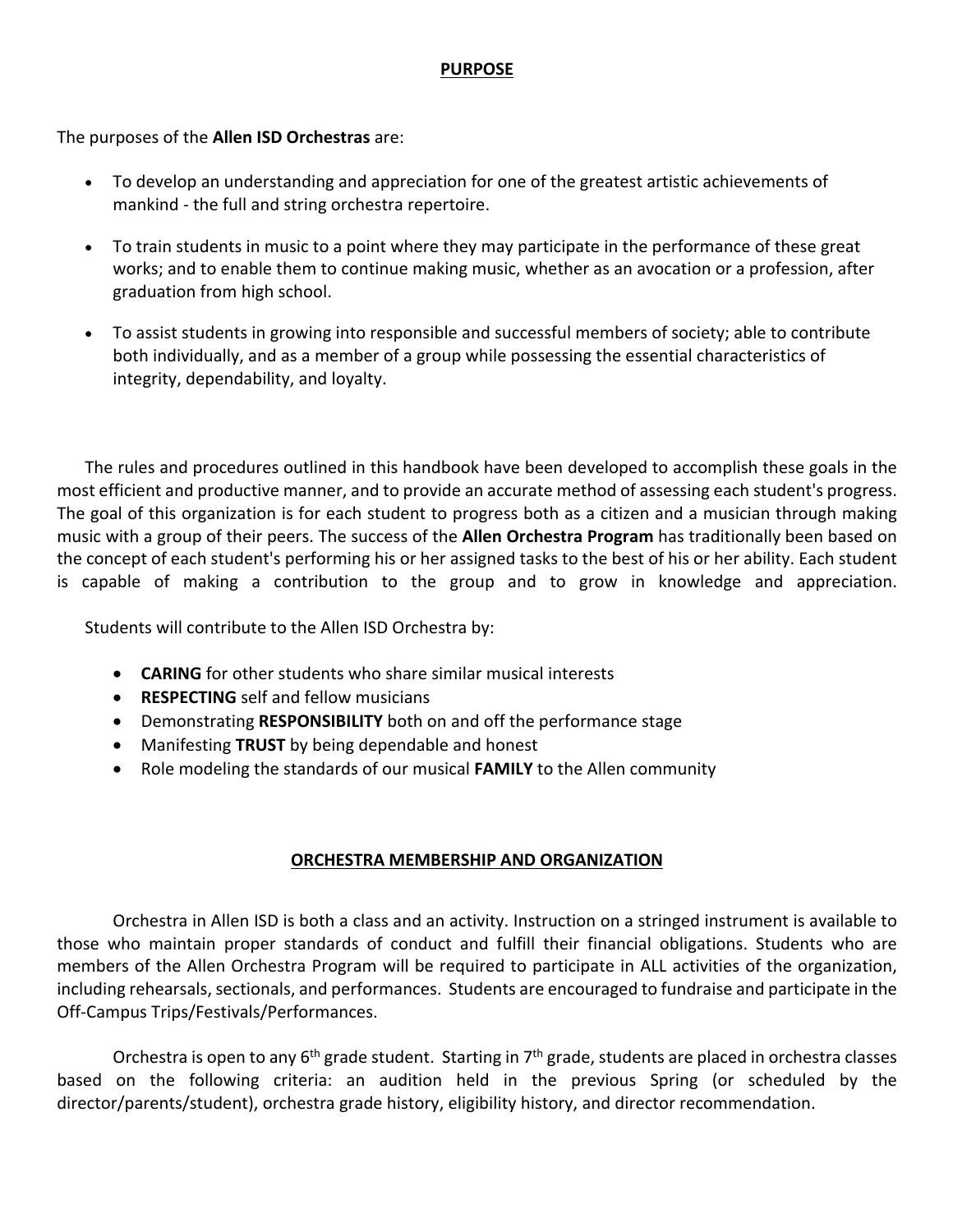#### **STATEMENT ON STUDENT ASSESSMENT**

In order to succeed in the orchestra, a student should demonstrate two things:

# *A willingness to improve their musical skills A work ethic that will improve the orchestra team*

It would not be fair to assess a student's progress based solely upon playing abilities. Those born with greater natural skills would have an unfair advantage over those who really have to work hard at playing their instrument. Instead, several things can come into account, including:

- an *improvement* in overall performance skills
- being *on time* to class and rehearsals
- *success* in all academic courses understanding that failing courses affects participation in orchestra
- *attitude* toward other students as well as the directors
- willing to *accept constructive comments*
- willingness to *help* with daily functions of the orchestra
- *a spirit that is positive* toward the image of the orchestra program
- the ability to *represent* the Allen Orchestra Program and Allen ISD in a positive manner

# **TESTS AND EXAMS**

Playing tests and exams, consist of material assigned by your director - usually an assigned excerpt from the repertoire of the upcoming concert or other performing material. Playing tests will be performed using smartmusic in class, and may affect chair placement for concerts. Playing Test Rubric located online. Occasionally, it may be necessary to give a written test and/or exam.

#### **GRADES**

Each student will be awarded points based upon the following scale. At the end of each grading period, the number of points awarded can be divided into the number of points available to compute the average.

| <b>ACTIVITY</b>                                                                                                                                                                                                             | <b>AVERAGE</b> |
|-----------------------------------------------------------------------------------------------------------------------------------------------------------------------------------------------------------------------------|----------------|
| <b>Class Participation</b>                                                                                                                                                                                                  | 50%            |
| This grade includes daily equipment checks (instrument, pencil, binder, etc),<br>assignments (practice records, music/history, projects, etc), canvas<br>assignments, and full involvement in ALL rehearsals by the student |                |
| Concerts, Quizzes, and Tests<br>Unexcused absences from concerts or tests will require make-up<br>work in order to receive credit                                                                                           | 50%            |
|                                                                                                                                                                                                                             |                |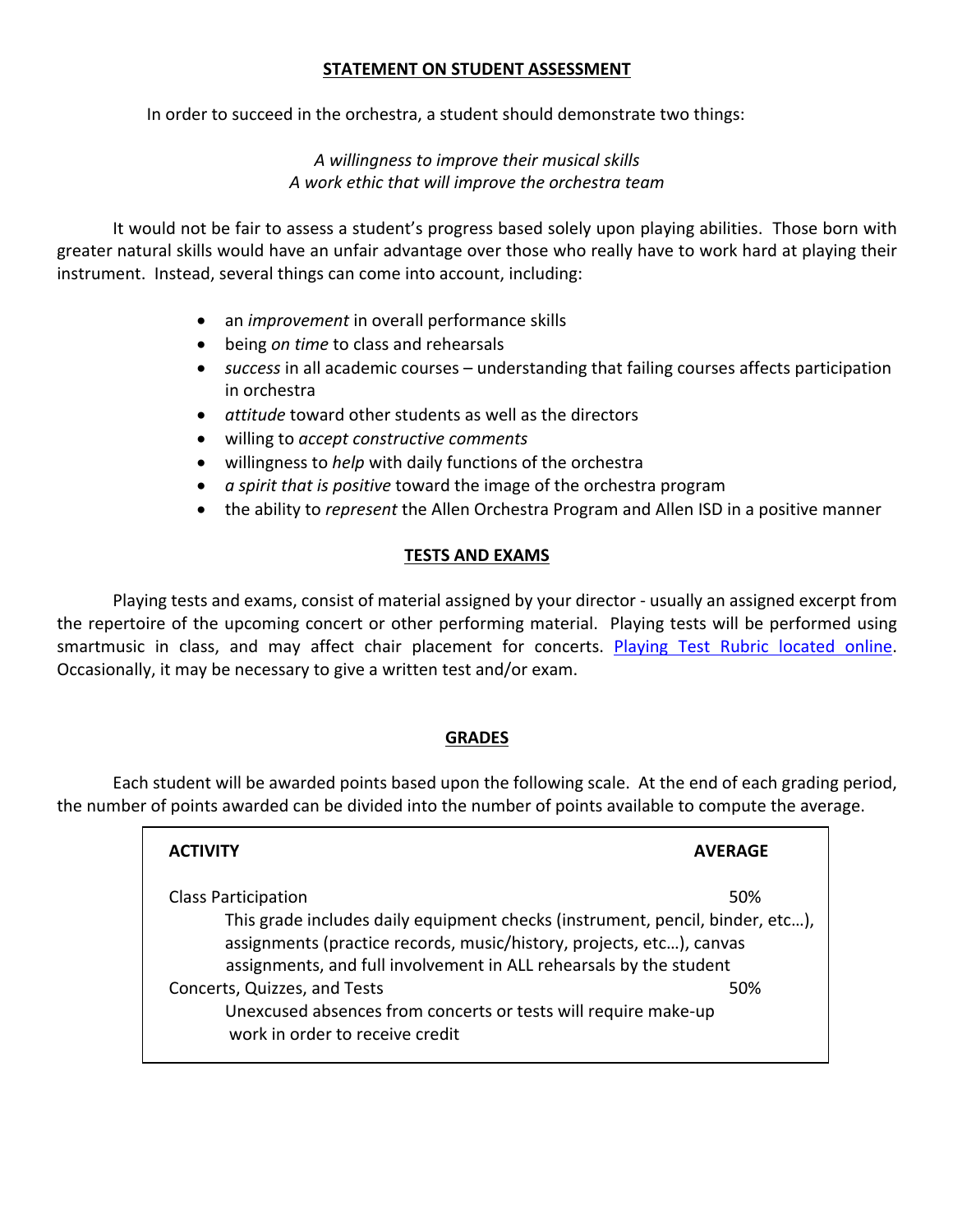#### **ATTENDANCE**

Orchestra activities are planned so that the least amount of activities will conflict. All students are encouraged to participate in as many activities as they wish, but at the same time, orchestra members are required to participate in all orchestra events, rehearsals and performances - remembering that a **grade is given for each event.**

**IMPORTANT: In the event of a conflict, the student has the responsibility of submitting a signed note, email, or phone call from a parent or guardian stating the reason for the conflict.** Notes that have not been submitted prior to two weeks before the orchestra event *may not be considered*. This note does not automatically excuse an absence. Each case is considered individually and privately according to its circumstances.

All absences, whether excused or unexcused, must be made up and it is the student's responsibility to obtain the makeup assignment with their director. Only excused absences will be given full credit. Last minute excuses cause problems in scheduling and may not be excused. The only exceptions would be a student illness, death in the family, or religious holiday. Not having a ride to an orchestra function does not qualify a student for an excused absence. If this occurs, please try to get a ride from another student. As a last resort, contact your director. Please make efforts to make sure that you have reliable prearranged transportation to all activities. The attendance guidelines do not apply to social events.

#### **ATTENDANCE POLICY**

Attendance is required at all scheduled rehearsals, sectionals, chamber music rehearsals and performances.

Examples of excused absences:

- **Death in the family**
- **Medical emergency or illness**
- **Religious holiday**

Examples of unexcused absences:

- **Family trips**
- **Jobs**
- **Personal business or entertainment**

All requests for excused absence from rehearsals, sectionals, chamber music rehearsals and performances are to be **REPORTED IN WRITING, EMAIL, OR PHONE CALL BY A PARENT or GUARDIAN**. If an absence is anticipated, a written request for an excused absence should be submitted at least two weeks in advance. Emergency circumstances may justify an excused absence for reasons other than those listed above. In the case of illness or family emergency, an explanatory telephone call or email prior to the rehearsal or performance is appropriate.

#### **ELIGIBILITY**

It is very important that each student maintains passing grades in all classes in addition to orchestra. If you are having trouble passing a class, please notify your conductor. We can try to get you extra help, if not from a teacher, maybe from a fellow student. We expect each member of the Allen Orchestra to do all the work necessary to pass all his or her classes. School performances (events held at an AISD campus) are required regardless of a student's grades. UIL Contests/Extra-Curricular activities (events not held at an AISD campus and/or UIL events) are directly affected by students' eligibility. **All grades must be passing to attend contests and school orchestra trips (events outside of AISD)**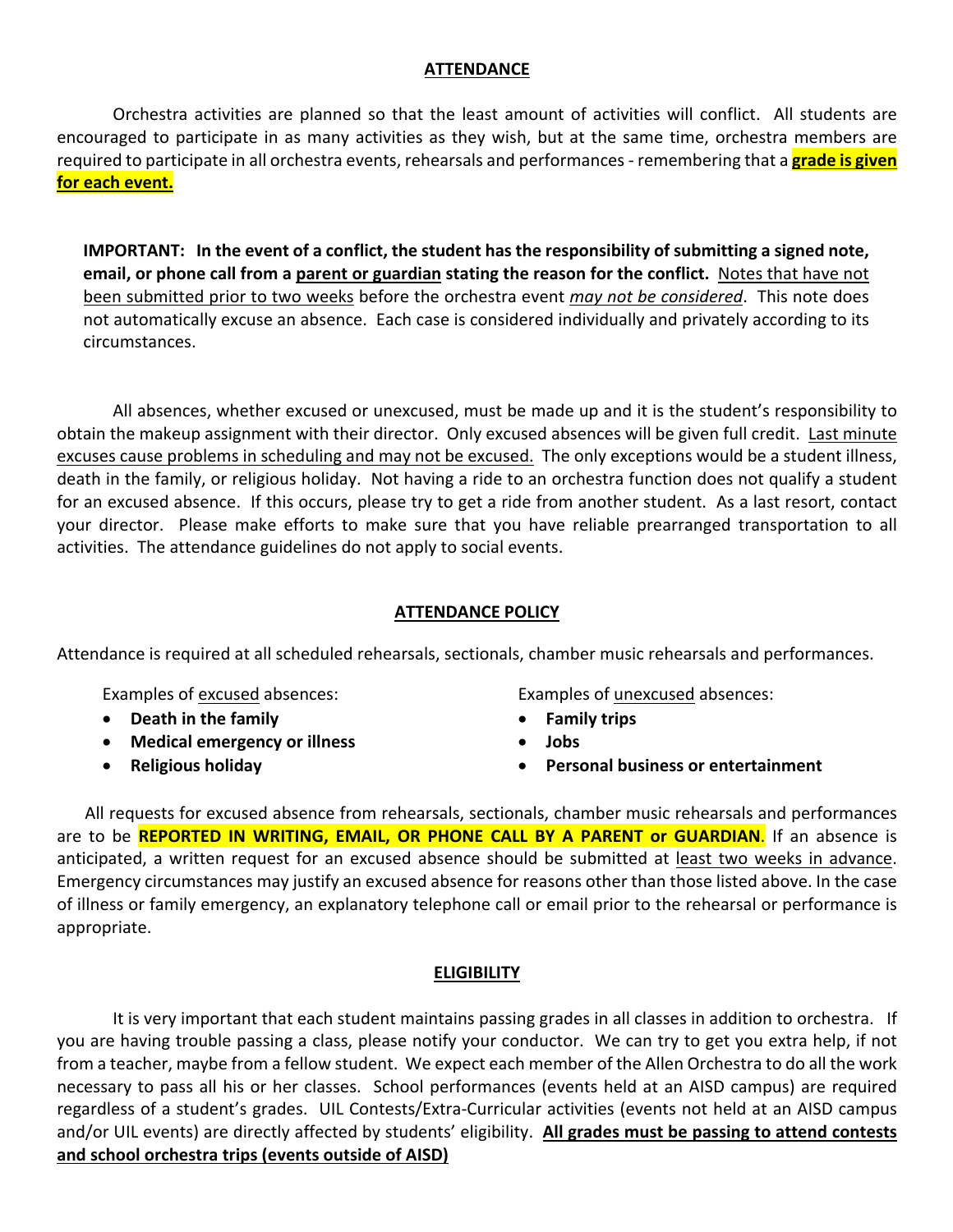# **ORCHESTRA RULES**

Orchestra rules are designed to be simple and easy to follow. They are effective in keeping order during classes and rehearsals only when each member of the orchestra chooses to follow them. They are:

- When class is scheduled to begin, **be in your seat** with your instrument ready to play and with your music notebook, pencil and any other necessary equipment on your music stand. **THE SCHOOL TARDY POLICY WILL BE ADHERED TO.**
- Everyone must have **their music/binder and pencil** at their seat *every* day.
- Respect the property of other individuals. This includes instruments as well as music. **You do not have the permission to use anyone else's instrument or materials.** Please do not assume that you do.
- **No food, drink or gum is allowed in the orchestra room.**
- **Cell phones should be silenced and stored out of sight during orchestra class.**
- Be respectful to everyone in the room **that includes when and how you talk**.
- The possession and/or use of alcohol, tobacco, e-cigs, and illegal drugs are expressly forbidden and will not be tolerated. Any infraction, on or off campus, will result in dismissal from the program.

Most discipline problems can be handled in-house, such as, assignment to orchestra detention hours, for such things as eating in the orchestra room, failure to follow rules, etc… Any behavior problem can (for any reason) result in a call home and submission of the AISD Student Discipline Form to their house office. **Poor behavior will not be tolerated and can affect a student's participation grade and/or placement in orchestra.** Any student removed from the Orchestra program will not be allowed back in for a minimum of a calendar year from the date of removal from the program. Students who have been removed retain no rights to awards, recognitions, etc., which are received after dismissal, although they may have accrued over the duration of the school term. They lose all privileges associated with the Orchestra program, including attending Orchestra program only events, the end of year banquet (even as a guest), and using Orchestra facilities.

# **PRACTICE**

Individual home practice is an integral part of any musician's learning process, and is considered your homework in orchestra. It is very important to our orchestra that effort is being made by each student for learning individual parts outside of the classroom. **Class meetings and rehearsals are not to be used as a practice session, but as time for working out ensemble concerns.** The Allen Orchestra Program is successful because of the quality teaching you have received in the early years of your musical education. It becomes a superior orchestra when all of its members put hard work into it. The purpose of a rehearsal is to learn everyone else's part; never your own! Your own preparation is your welcoming gift to your colleagues. Just as in any other class, if there is a problem in the music that you cannot handle, please talk to your orchestra director about extra help.

# **PRIVATE LESSONS**

In a program this large, it is impossible for the directors to meet the individual needs of each student. With private lessons, participating students can have the luxury of extra help on a one-to-one basis. Each lesson from the AISD program costs \$20.00 for a half-hour of instruction. It is up to students and parents to coordinate lessons which are off-campus and not a part of instruction during the school day. Applications and further information can be obtained from your orchestra director. Lesson slots and times are honored on a first-comefirst-served basis. It would be to your benefit to register early as time slots and studios fill early.

**A list of Private Lesson teachers is available at: http://www.allenorchestra.org/private-lessons/**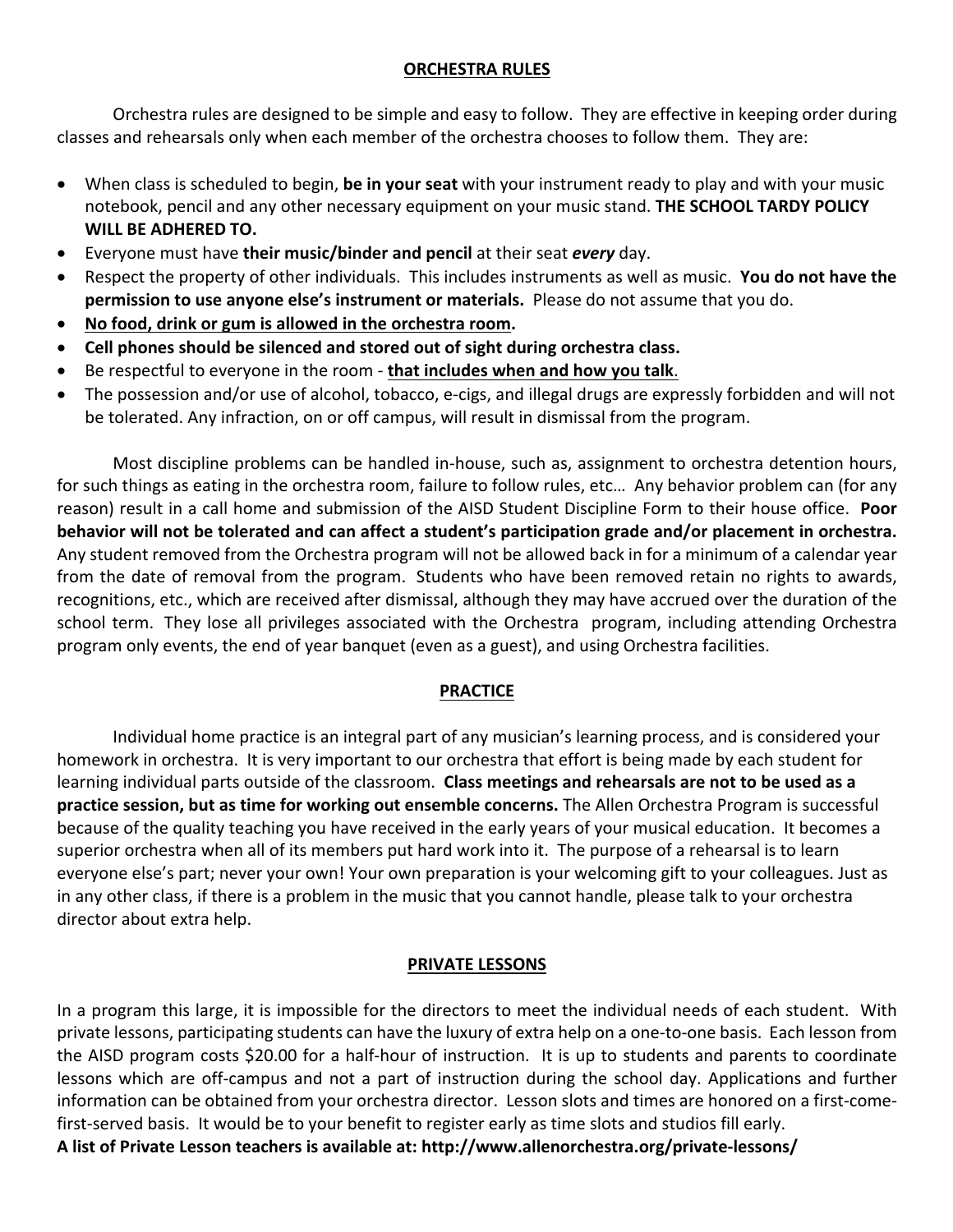#### **COMPETITIONS**

All students are encouraged to participate in competitions outside the scope of the orchestra experience. The Allen Orchestras have been represented well in these types of contests, and has enjoyed the successes of individual as well as collective performances. Many students elect to participate in the AISD Chamber Festival each spring. TMEA (Texas Music Educators Association) sponsors auditions for the Region XXV and All-State **Orchestras** 

Students who are not enrolled in Allen High School Advanced Music do not receive extra grade points for participation in any of these activities - participation in any of these events may not interfere with any work that is required for the class. Students do receive credit in audition placements each Spring for their extra work. Students desiring extra help in preparing for these events should see your director to schedule an appointment.

#### **ALLEN ORCHESTRA BOOSTER CLUB**

The Orchestra Booster Club has one meeting each year in the beginning of the fall semester (Registration) and a meeting in the Spring Semester (Spring Trip Meeting.). At these meetings, it will be possible for parents to volunteer for committees such as chaperones, finance, transportation, etc. More information is available at http://www.allenorchestra.org/boosters/

#### **MUSIC**

All music performed by the Allen Orchestras is provided by the school district. Any music used for extracurricular purposes is usually provided by the student or the organization (TMEA Region & All-State Orchestra, Solo & Ensemble, etc…). Originals are the property of the Allen Orchestra Program. Students are expected to take good care of the music. Markings should be made in soft lead pencil only. Any originals are collected during the first class following a performance. Photocopied music needs to be kept in a **black three-ring binder, provided by the school.** If music is missing, it is up to the student to obtain a copy of the music from a section member – it is not the director's responsibility! After each performance, all photocopies are destroyed.

**Each student is expected to have his or her own personal copy of the music at every class and/or rehearsal. Even when a stand partner's copy of the music is being used, each student needs their personal copy of the music to make markings.** Do not assume that if your stand partner's music is marked, yours is as well. Furthermore, don't assume that you will remember them next time. *Everyone* **needs to mark his or her music**. From time to time, there may be an unannounced grade given for your work in marking your music.

# **EQUIPMENT:**

- Instrument (district provides cellos and basses for class use w/\$125 student use fee grades 7-12)
- Electronic Tuner (district provides a tuner in class. Directors recommend all students have a personal tuner)
- Black 1" binder district provided (dividers provided by student)
- Pencil (**at all times**)
- Mute
- Rosin for your instrument
- Soft cloth to wipe off instrument after each use
- Shoulder rest (violin/viola) Cello Strap or Rock Stop (cello/bass)
- clipped fingernails on the left hand\* \*Left hand fingernails must be kept short enough for students to use the tips of their fingers when holding down the string on the fingerboard. For most people, this means that the fingernails should not extend beyond the tip of the finger. Artificial or acrylic fingernails should not be worn unless they meet this description.

*Label all personal instruments, accessories and materials with your name and school (name tags on cases)*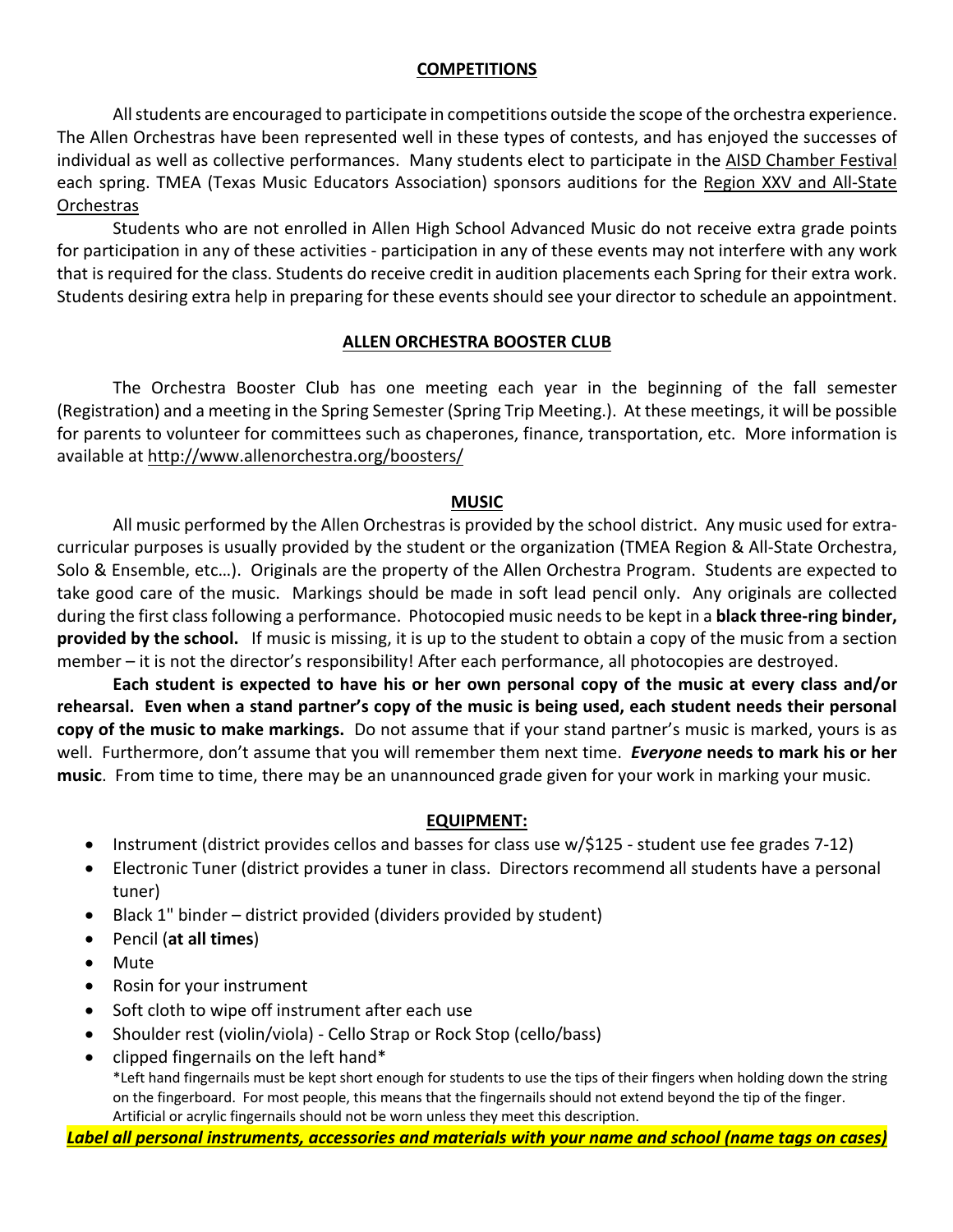#### **INSTRUMENTS**

A quality school orchestra program requires quality musical instruments. By the time a student in  $8<sup>th</sup>$  or  $9<sup>th</sup>$  grade, they will be expected to be using what is considered a step-up quality instrument and a quality wood (Pernambuco) bow. In most cases, these items will have been purchased during or after the eighth grade year. One advantage of owning such an instrument is that, in contrast to "starter" instruments which can depreciate in value, quality string instruments actually gain value as they age. Instruments and bows should not be in a color other than a traditional "wood" finish (or carbon for bows only)

Students are responsible for your instrument's care and maintenance. Whether you own or rent an instrument, you are responsible for purchasing replacement strings (Dominant brand or D'Addario Pro Arte strings recommended.)

With all personal and school instruments, it is strongly recommended that the instrument be insured through a parent's homeowner's policy or a private company. **The school district will not assume liability for maintenance, repair, or damage of personal instruments on school property.**

In addition, students may obtain inexpensive coverage on a school or privately owned instrument from the Anderson Musical Instrument Insurance Solutions. Application forms for this insurance are available online at http://www.anderson-group.com.

# **INSTRUMENT LOAN – Cello/Bass**

AISD and Allen High School owns cellos and basses that can be loaned to a student in grades 7-12 for a small charge. In order to use these, the student must pay an annual maintenance fee of \$125 per instrument, which includes insurance for the school-owned instrument.

In addition to the annual maintenance fee, it is the students' responsibility to provide general upkeep to maintain the instrument in proper playing condition, including bow rehair and replacement of strings due to misuse. Please complete and return the AISD Orchestra Instrument Contract if loaned an instrument from AISD – form available at http://www.allenorchestra.org/store

# **INSTRUMENT LOCKERS**

**Lockers & Locks: Each 7th – 12th grade student will be assigned a locker for their instrument. Students are responsible for the school issued lock. Replacement cost is \$10 for lost or damaged locks.** Always put your instrument in your **LOCKED** locker when it is not in use. Locker assignments are posted in Charms: https://allenorchestra.org/charms/

# **STUDENT TRAVEL**

Student travel with an AISD Orchestra is a privilege; you are representing not only the Orchestra program but Allen ISD when you travel as a group. Please follow the guidelines for travel below. Choosing not to comply with the following will result in a discipline referral at the student's campus and possible removal from the Orchestra program.

- Your behavior in class determines your ability to participate in an Orchestra trip. Chronic behavior problems in class will result in the student to lose chance to travel with the Orchestra.
- Students who choose to participate in illegal activity (drugs, alcohol, shoplifting, vandalism) will be asked dismissed from the trip and must be picked up by a parent. These illegal activities could lead to possible arrest by the local police.
- Be respectful of all parents & teachers on the trip. When visiting a public venue, show kindness and respect to all employees of the business.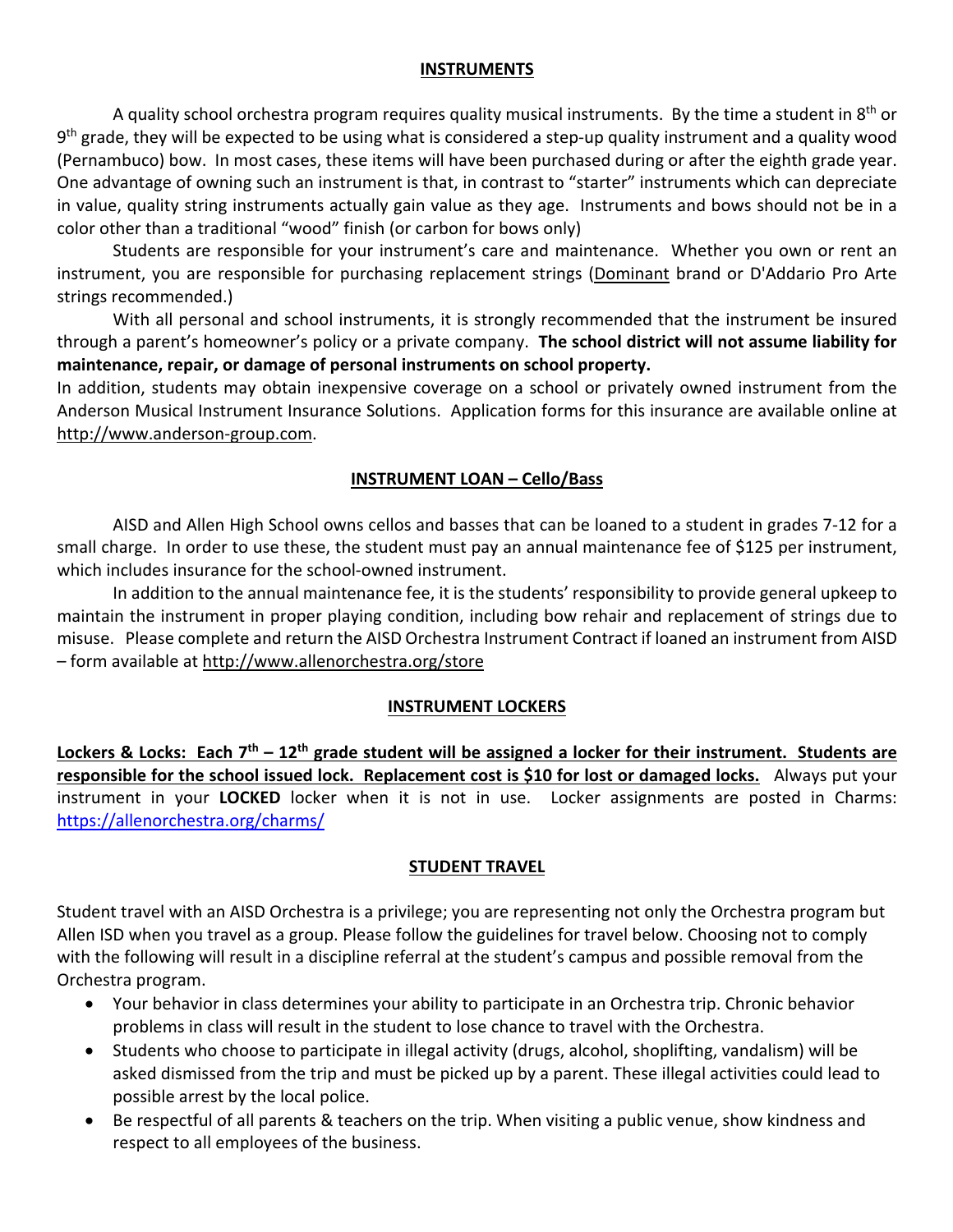# **AHS/LOWERY ORCHESTRAS**

*Class Specific Information*



#### **UNIFORMS**

For all concerts, students wear the appropriate uniform. Part of each performance grade is based upon how you wear your uniform -- neatness, alterations, cleanliness, etc. If there are any alterations needed to make your uniform look better, you may have them done provided that they are *temporary* alterations and no fabric is cut. The formal uniforms can be provided by the school district, **except for socks, hose and shoes.** Under no circumstances is anyone allowed to wear boots of any kind with the formal uniform. Informal uniforms are purchased by the student. AHS/LFC T-Shirts used for the informal unifom is included in the \$30 AHS/LFC Orchestra Fee.

**Informal uniform for men and women**: orchestra t-shirt shirt, blue jeans or khakis, shoes (no open toed footwear)

# **Ladies' formal uniform – student provided -** *All Black*

Ankle length (LONG) **black** skirt, **black** dress pants, **black** dress blouse (dress blouse must be long sleeve or ¾ length sleeve),

**Long Black** dress (ankle length) with long sleeves (wrist length or ¾ length sleeve)

**\***If top has no sleeves, a **black** cover up or sweater **MUST** be worn as well

**Black** nylons, tights or black socks

**Black** formal dress shoes

Minimal or no jewelry

*No* **sequins, rhinestones, pins, hats or other decorative items or accessories will be allowed.** *No* **sleeveless, short sleeve, strapless, spaghetti strap, halter or backless dresses or blouses, short skirts or skirts with side slits higher than the knee, jeans, hip-hugger pants, crop pants, low-cut tops or dresses will be permitted on stage. Musicians who are not in compliance will be asked to contact parents to provide appropriate concert dress prior to concert time. If it is not possible to provide appropriate concert dress, the musician may not be allowed to perform or may be required to wear concert attire provided by the Allen ISD. Participation grades will be affected when concert uniform requirements are not met**

**Or**

**Ladies' formal uniform – provided by Allen ISD**

| Men's' formal uniform: | black tuxedo jacket and pants, bow ties and cummerbunds, |
|------------------------|----------------------------------------------------------|
|                        | white tuxedo shirt (provided by Allen ISD)               |